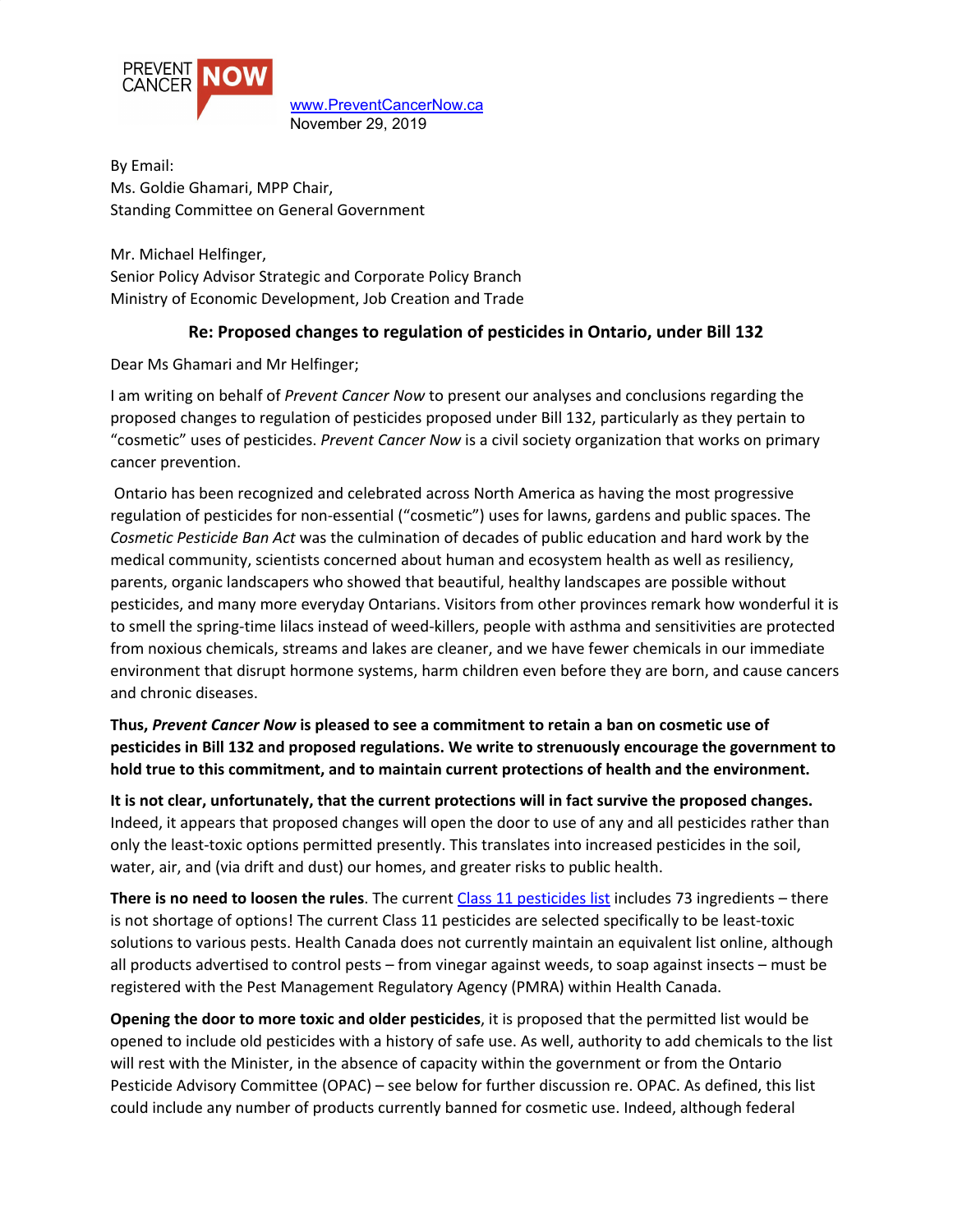legislation stipulates that pesticides must not pose "unacceptable risks," Health Canada widely claims that all registered pesticides are "safe." Thus, the proposed regulation under Bill 132 could effectively erase the protection currently inherent with Class 11 pesticides.

**The proposal to disband the Ontario Pesticides Advisory Committee is ill-founded and should not come to pass.** According to a letter from to OPAC chair to the Premier, this volunteer, non-partisan, highly-qualified, external committee of science-based, pesticide professionals expert committee assisting the Ministry regarding pesticides was struck in 1971 by the then-Conservative government to provide necessary expertise, while helping to keep the government lean. The *Pesticides Act* established OPAC to report directly to the Minister, with a simple, four-part mandate to:

- a) review annually the content and operation of this Act and the regulations and recommend changes or amendments therein to the Minister;
- b) inquire into and consider any matter the Committee considers advisable concerning pesticides and the control of pests, and any matter concerning pesticides and the control of pests referred to it by the Minister, and report thereon to the Minister;
- c) review publications of the Government of Ontario respecting pesticides and the control of pests, and report thereon to the Minister; and
- d) perform such other functions as the regulations prescribe. R.S.O. 1990, c. P.11, s. 10.

**Nowhere in the current OPAC mandate is the justification for dissolution found in the consultation,** that "OPAC's main role in providing advice to support classification would no longer be needed …" **Dissolving OPAC will remove a very thrifty, valuable resource for the Minister to make decisions in the public interest.**

**The provincial application and classification process is not duplicative, and must be retained, particularly for least-toxic options.** Ontario's Class 11 pesticides list is unique, aiming for least-toxic, or at least reduced-risk approaches for pest control. The PMRA does not list a reduced-risk category in its label search application [\(http://pr-rp.hc-sc.gc.ca/ls-re/index-eng.php\)](http://pr-rp.hc-sc.gc.ca/ls-re/index-eng.php) or its information on pesticides and pest management.

**Proposed changes could obliterate the current cosmetic pesticides protections.** The following statement seemingly says (illogically) that the cosmetic list will be maintained, while being subsumed into a general list of all domestic class pesticides registered for use in Canada. *The general cosmetic pesticides ban will be retained, including existing exceptions [for golf and other specialty turf playing surfaces], but a single list of permitted pesticides would replace the current classes.*

**The province is NOT required to eliminate Class 11** as claimed: *This is required as the federal government's registration process currently does not restrict the use of pesticides for cosmetic use. This will require amendments to provide an alternate approach for regulating the cosmetic pesticides ban without the need for classification.* **There is no requirement to abandon a higher safety standard** that protects our children and neighbourhoods from toxic chemicals. Indeed, **the converse led us to the** *Cosmetic Pesticide Ban Act*. This is a misrepresentation of the province's powers and responsibilities for pesticide regulation. The Federal regulations set a minimum, but the province has further obligations under its jurisdiction, to protect workers, and health and the environment.

**Health Canada is under-stating risks of pesticides.** The federal *Pest Control Products Act* requires that there be "no unacceptable risk" posed by pesticide use. This is not the same as "safe." For a period in the late 2000s "safe" was expunged from the PMRA website on the basis that the word engendered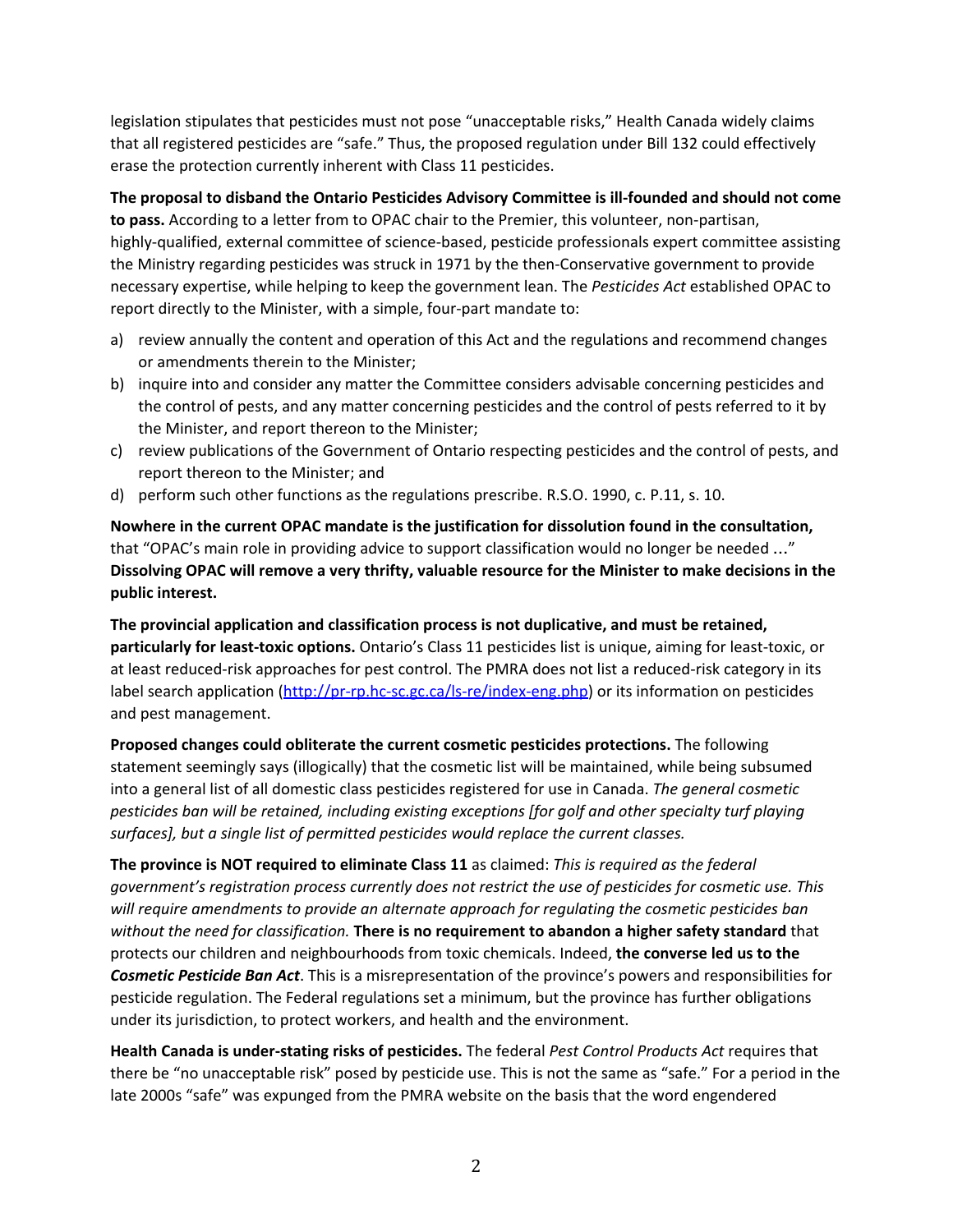complacency and so was an unsafe claim. This did not survive the Harper government. The following image, from the Health Canada website, illustrates use of a high-hazard product without protective gloves, on a plant that is already dead (to what purpose?). Clearly Ontarians are in need of further protection from pesticides, than is provided by the agency that posts such inappropriate information.



Image from Health Canada website. <https://www.canada.ca/en/health-canada/services/about-pesticides.html> "hazardous products with this pictogram can cause death or poisoning " [\[https://www.ccohs.ca/oshanswers/chemicals/howto/skull.html](https://www.ccohs.ca/oshanswers/chemicals/howto/skull.html)]

### **EXEMPTIONS: There is no justification, and many reasons** *not* **to add cemeteries to the list of properties that may be sprayed with a broad range of more toxic pesticides.**

Exemptions from the cosmetic pesticides ban were granted on the basis of two considerations:

- 1. Extraordinarily high quality turf was required for golf, tennis and lawn bowling; and
- 2. Integrated Pest Management (IPM) would be used to reduce pesticide use, and this would be verified by annual submission of pesticide use reports by golf courses.

**Cemeteries do not involve extraordinarily high-quality turf playing surfaces, so should not be added to the list of exempted property types. As well, cemeteries must be fostered as ecological havens.** Cemeteries are large vegetated properties in urban areas, providing habitat and refuge for diverse species that would be adversely affected by pesticides, as well as increasingly extreme weather.

**Integrated Pest Management has not resulted in decreased use of pesticides on golf courses.** *Prevent Cancer Now* examined IPM data from 16 elite courses, and tallied total pesticide use after normalizing various pesticides according to their potency (indicated by application rate). The graph for total pesticide use illustrates that:

- 1. Some courses used substantially less pesticides than others, so there is a lot of room for improvement for many courses; and
- 2. There is no evidence whatsoever that pesticide use declined over the years with use of IPM, for fungicides, insecticides, herbicides, or total pesticides.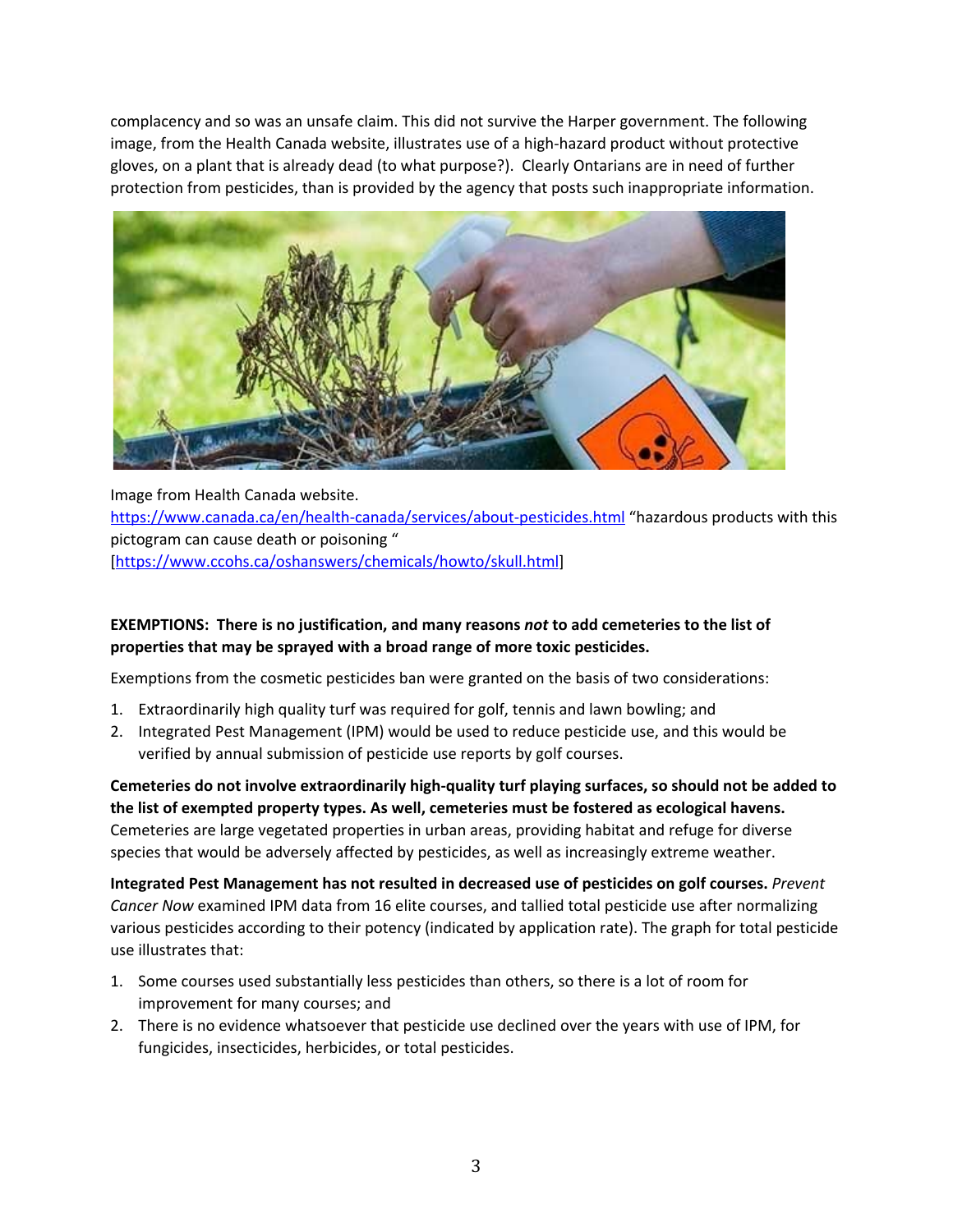

#### **Total pesticide use calculated as equivalent hectares (ha-eq), by each of 16 elite Ontario golf courses, from 2010 to 2017.**

Courses A, B, C, E, H, K and O were Audubon-certified. Courses D, F, G, I, J, L, M, N and P were not Audubon-certified.

**Annual reporting of pesticide use data by golf courses should result in a valuable resource for research into improved pest management. Data should be submitted into a database for easier reporting and to facilitate research.** The data files on the IPM website is not easily seen, as golf courses are no longer listed; the are available via a search function. As well, data is provided as pdfs, jpgs and in other formats, files are corrupted and some are missing, so data extraction is laborious. Online data submission is common with other Ministry activities, would be easier for golf course employees, and would permit some data quality verification at the time of submission. **A valuable research opportunity is being squandered. The IPM initiative amounted to little more than greenwashing for golf courses to proceed with business as usual. The Ontario government should take this opportunity to right this wrong, and to advance research for least-toxic pest control.**

Appended to this submission is a summary of shortcomings of federal pesticide assessments. This is ample justification for the Ontario Government to retain precautionary restrictions on pesticides used for cosmetic purposes.

**Pesticide ingredients and degradation products are toxic**. For example, some may interfere with hormone signalling. The endocrine system orchestrates development, metabolism, reproduction, immunity, maturation and aging – from pre-conception to death. **Endocrine [disruption](http://www.who.int/ceh/risks/cehemerging2/en/)** happens at levels of exposure that may be inhaled or absorbed during spraying, by a toddler rolling in the grass or sucking fingers, or even on [dust](https://www.ncbi.nlm.nih.gov/pmc/articles/PMC1240481/pdf/ehp0109-001185.pdf) drifting through windows and tracked in on shoes and paws of pets in homes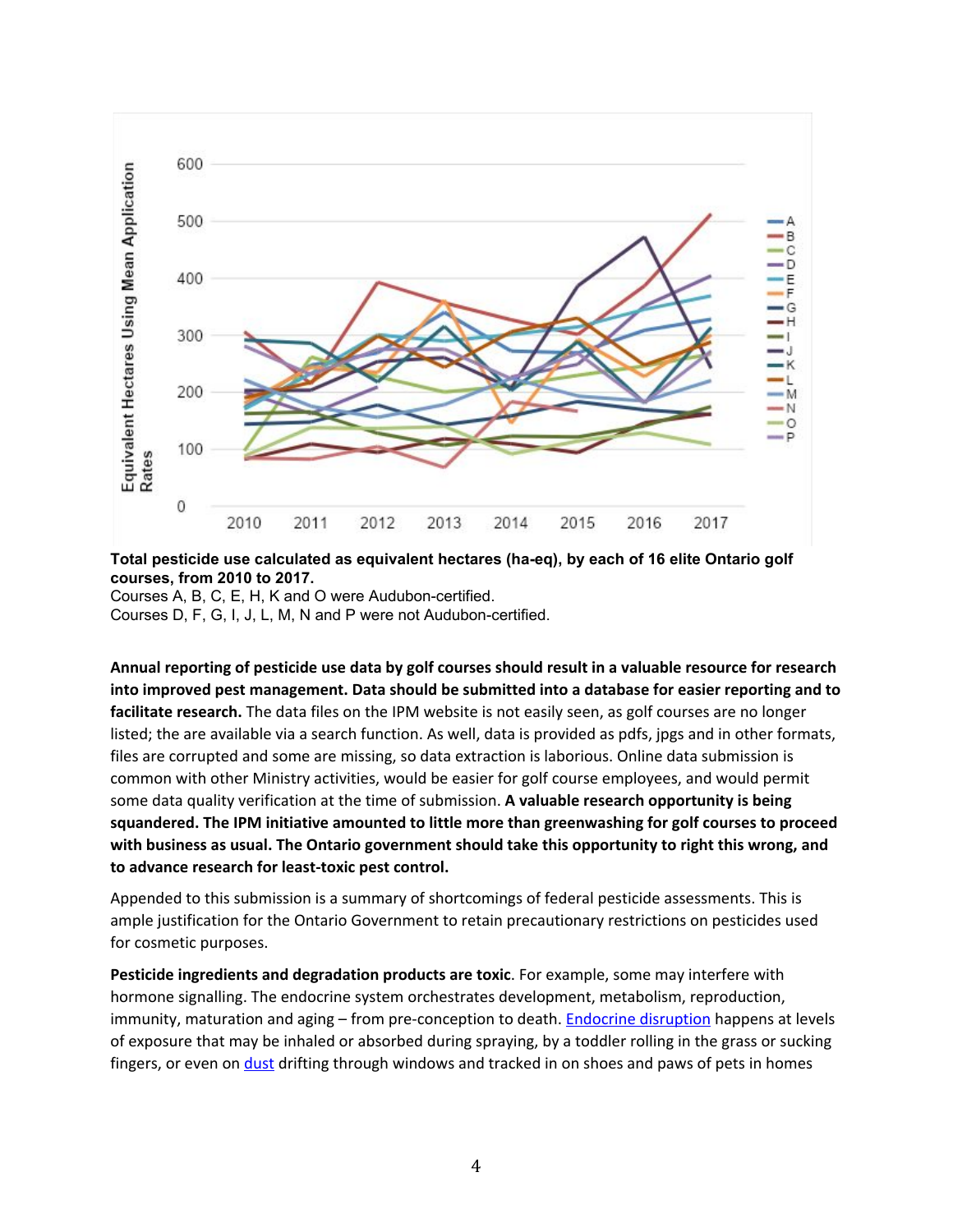where the products were not even used. The impacts of pesticides are widespread and diverse, including for example antibiotic [resistance.](https://www.ncbi.nlm.nih.gov/pubmed/29117584)

Parents, educators, health professionals, and environmentalists see that using least-toxic options for pest control is important for human and environmental health. The science is strengthening, that pesticides are [connected](https://www.beyondpesticides.org/resources/pesticide-induced-diseases-database/overview) to diseases such as cancer, birth defects, reproductive dysfunction, autism, behavioural disorders, autoimmune disease, diabetes, Parkinson's and Alzheimer's diseases, and asthma. The international Endocrine Society advocates a new scientific [paradigm](https://www.endocrine.org/topics/edc/where-we-stand) for action. The ethical and precautionary approach is to recognize today's strong scientific signals of harm, and to institute least-toxic approaches to landscaping, agriculture, and indeed other aspects of life.

**In summary,** *Prevent Cancer Now* **applauds the stated intention to retain the cosmetic pesticides ban, and to ensure that this is not undermined we recommend:**

- **● Recognition that the province has additional jurisdiction regarding pesticides and has exercised this to protect public health from toxic exposures;**
- **● Maintaining OPAC as a highly qualified, low cost resource to support Ontario's program;**
- **● Maintaining least-toxic, bio-pesticides criteria for pesticides applied to landscapes, and striking all criteria that rely upon "safe" use;**
- **● Not to add cemeteries to the list of exempted properties – cemeteries are large havens for biodiversity and resilience in urban areas;**
- **● Take actions within and outside of current considerations, to improve implementation of IPM. It is important that golf courses do indeed reduce pesticide use, as was seen for a few in our sample. Improving golf course data submission with input into an online database, would enable tracking of progress, support IPM research, and facilitate assurance of data quality; and**

**Although we have not discussed our final recommendation above,** *Prevent Cancer Now recognizes that* **pesticides are important in other contexts, particularly Agriculture.** *Prevent Cancer Now* **maintains that Ontario can improve resilience, biodiversity and food quality and value by supporting and giving incentives to support transition to regenerative, organic agriculture.**

We thank you for the opportunity to contribute these observations and recommendations. We hope that Ontario will continue to be the envy of North America as we protect children, our most vulnerable, and our environment from adverse effects of pesticides, in the places where the majority of Ontarians live, work and play. *Prevent Cancer Now* would welcome questions, or requests for clarifications.

Sincerely,

M. E. Seag

Meg Sears PhD, Chairperson, Prevent Cancer Now [meg@preventcancernow.ca](mailto:meg@preventcancernow.ca)

cc: Premier Doug Ford Minister Elliott (Health) Minister Hardeman (Agriculture, Food and Rural Affairs) Minister Yurek (Environment, Conservation and Parks) Minister MacLeod (Heritage, Sport, Tourism and Culture Industries)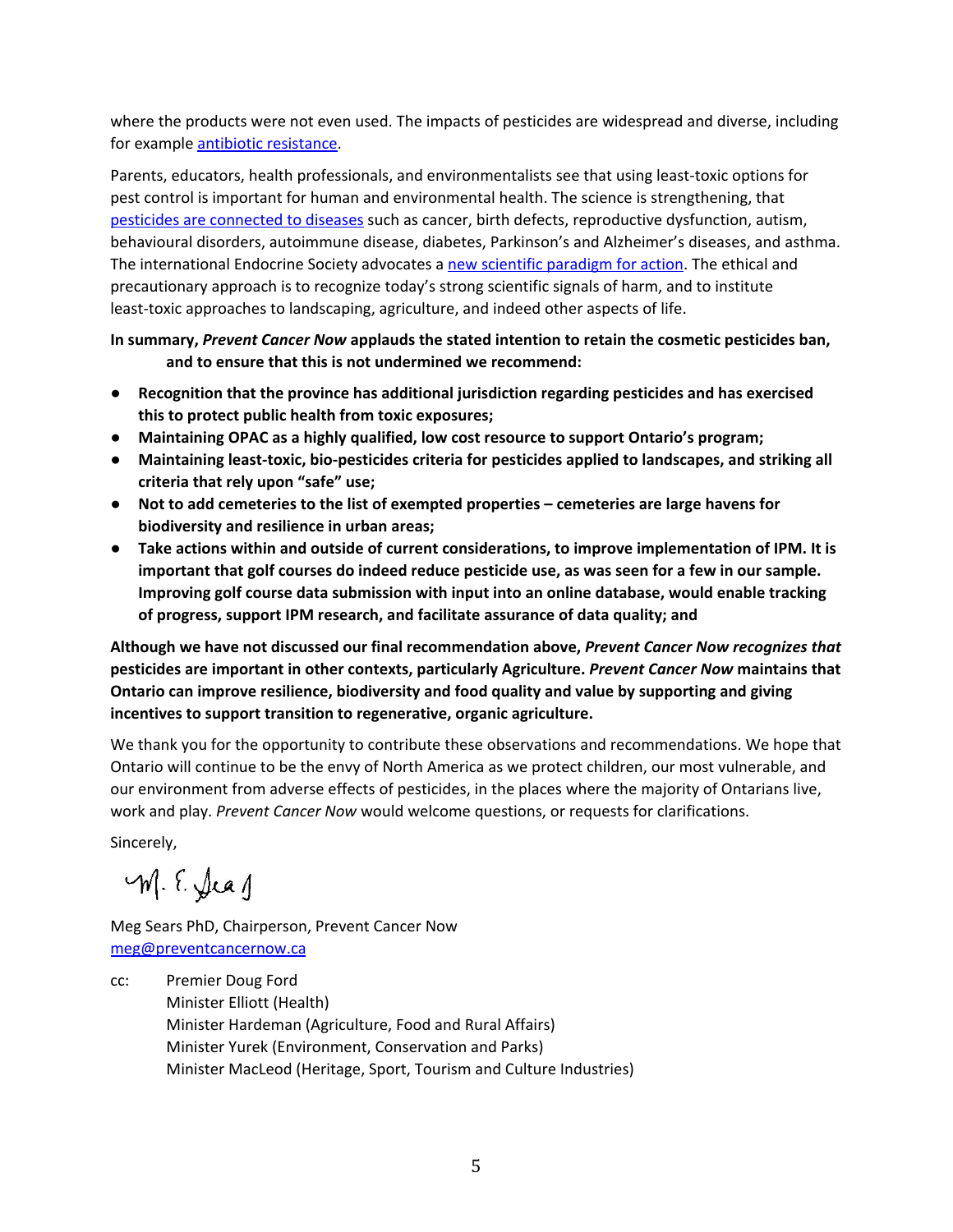

[www.PreventCancerNow.ca](http://www.preventcancernow.ca/) November 29, 2019

## **Attachment**

# **Canadian Federal Pesticide Regulation:** *Why Other Levels of Government Require Least-Toxic Approaches to Pest Control*

*Many Canadian jurisdictions restrict the use of registered pesticides, surpassing federal label requirements. This summary is to help you understand why.*

Pesticides are products that destroy or control "pests," which are defined as organisms that are "harmful, noxious or troublesome." Pesticides include herbicides against plants, insecticides, fungicides, rodenticides, etc. Health Canada's Pest Management Regulatory Agency (PMRA) regulates pesticides, under the *Pest Control Products Act* (PCPA).<sup>1</sup> The PMRA uses a two-step process of hazard identification and then risk management, registering all products deemed to pose "acceptable risks" according to scientific assessments.

While the PMRA registers products for sale and use, provincial and municipal governments are responsible to qualify and licence applicators, and can further restrict pesticides to protect human and environmental health. The most progressive jurisdictions such as Ontario (population 14 million) require least-toxic approaches, particularly for "cosmetic" uses in turf care and landscaping.

### **Scientific limitations of Canadian federal pesticide regulation**

The PMRA and the health and medical community reach opposite conclusions regarding pesticides and human health. The doctors, who urge precautionary minimization of exposures, rely upon the publicly available, real-life human epidemiological research rather than the confidential industry-produced animal test data relied upon by the PMRA. The PMRA conducts virtually no testing itself, and does not systematically assess the existing science.<sup>2,3</sup> Rather, it conducts a paper audit of data submitted by the pesticide manufacturers. Unfortunately, the PMRA assessment of human health risk is flawed, for the following reasons:

- 1. **High-dose animal testing in labs is of limited relevance for people.** Testing determines the maximum dose that does not make an animal (usually a rodent such as a rat or mouse) seriously ill. Rodents are different from humans, in that they have enzymes that help them metabolize poisons. Humans do not have the same enzymes and, of course, tests are not conducted on humans. That would be unethical. Also, tests do not generally cover the animal's lifespan and further generations. In humans, exposures that may cause no symptoms in the mother can cause life-long harm to her unborn child, and childhood exposures can cause symptoms in adulthood. Some effects may be passed through generations due to changes in gene expression, called epigenetic effects.
- 2. **Tests do not address low-dose or cumulative effects, as they build up with multiple exposures and over time.** The regulatory system actually dissuades companies from doing low-dose, environmentally relevant testing, because testing is only required to a crude "no effect" level. Any findings of adverse effects at low doses could preclude the product being registered. This highlights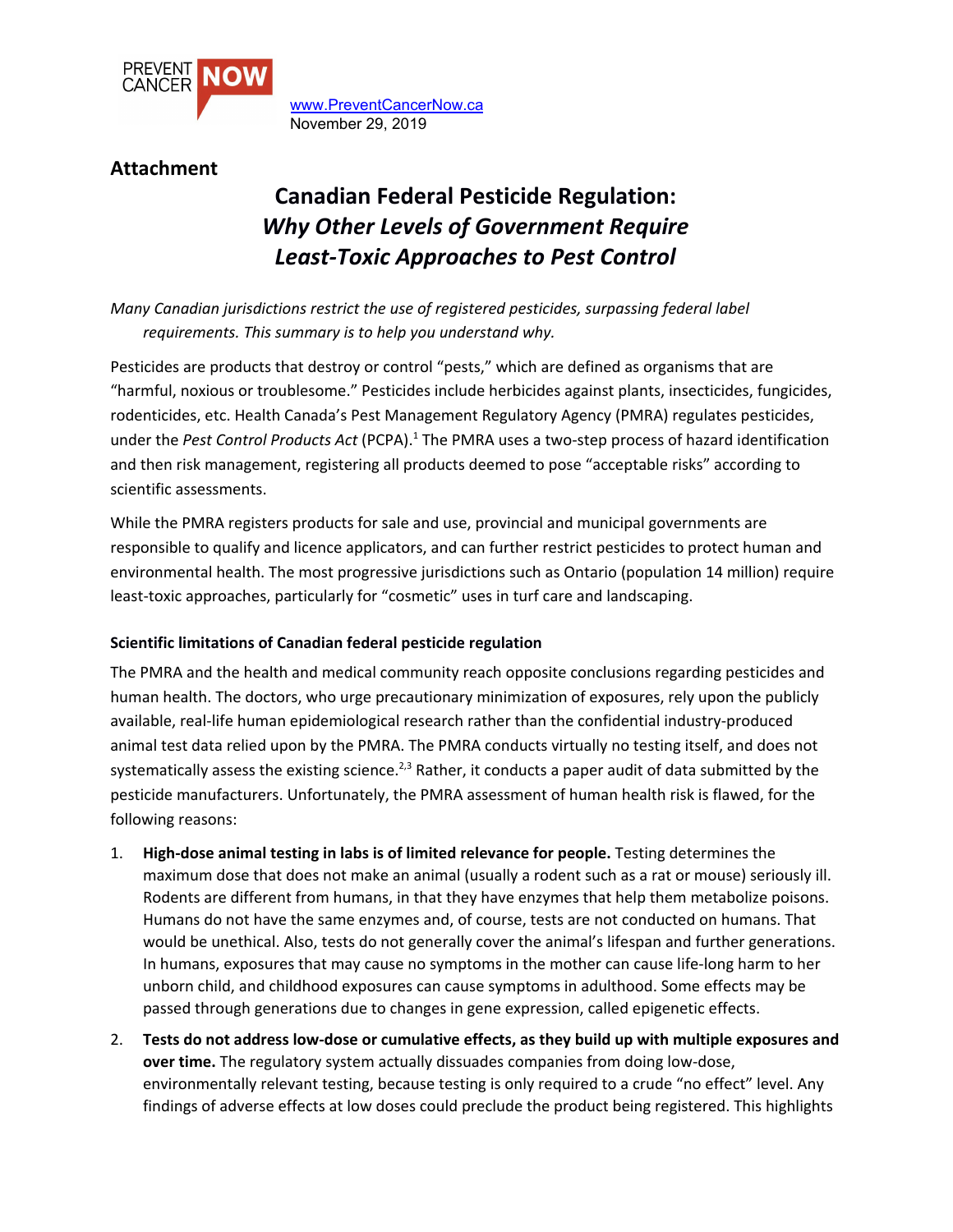the need for independent research. Some health effects occur at doses commonly encountered in the environment; effects that may predispose people to cancers as well as other major chronic diseases. One important mechanism by which this happens is endocrine disruption.

- 3. **No testing is done on endocrine disruption – an important mechanism behind many [pesticides'](http://www.ncbi.nlm.nih.gov/pmc/articles/PMC3138025/) chronic toxicities.** Many pesticides have already been found to disrupt the endocrine or hormone systems. <sup>4</sup> Hormones orchestrate every step of development from gestation through the entire lifespan. Endocrine-disrupting chemicals act at extremely low concentrations in the body, and can have different, even opposite effects at higher doses. <sup>5</sup> Alterations to hormone levels during critical windows of development can cause permanent changes to children's lives, affecting their intelligence and behaviour, and making them more susceptible to infections, asthma, obesity, diabetes, reproductive failure, cardiovascular disease and cancers. One 2011 study reviewed [endocrine](http://www.ncbi.nlm.nih.gov/pmc/articles/PMC3138025/) effects of 91 pesticides.<sup>4</sup> A second study confirmed previously known androgen (male hormone) effects of some pesticides,<sup>6</sup> while among **[previously](http://www.ncbi.nlm.nih.gov/pmc/articles/PMC3114813/) untested pesticides** nine were anti-androgenic and seven were androgenic. The US [Environmental](http://www.epa.gov/endo/) Protection Agency and the European Union are screening pesticides for effects related to actions of estrogen, androgen, thyroid and other hormones. A 2012 [review](http://www.ncbi.nlm.nih.gov/pmc/articles/PMC3365860/) of 845 scientific papers showed evidence that endocrine-disrupting chemicals have adverse health impacts at very low doses in animals and humans.<sup>7</sup> The Endocrine Society – a global group of medical science professionals <sup>8</sup> – published in 2015 a 150-page updated research review and statement calling for attention to endocrine-disrupting chemicals. 5
- 4. **Only active ingredients are tested – not the products on the shelf.** Products can contain more than one pesticide ingredient. As well, additives or "formulants" are used in pesticide products to slow metabolism of the active ingredient (i.e., prolong its effect), and to improve spreading and absorption of the product. Additives can do the same when pesticides contact humans. A [2014](http://www.hindawi.com/journals/bmri/2014/179691/) [study](http://www.hindawi.com/journals/bmri/2014/179691/) found that 8 of 9 common commercial products tested were hundreds of times more toxic to human cells than just the pure pesticide active ingredient without formulants.<sup>9</sup>
- 5. **Pesticides are not tested in combination.** While we know that chemicals can act very differently in combination, only single pesticides are assessed in isolation.
- 6. **Pesticide registration is based on all directions being followed.** Even if people make the effort to access the label fine print, instructions are extremely difficult to follow. For example: "avoid inhaling"; "avoid contact with the skin or eyes"; and "apply only when there are no children, pregnant women, elderly persons, pets or animals present."
- 7. **The PMRA does not take into account much of the medical literature.** Methods and standards are developed for systematic review in environmental health (e.g., by the US National Toxicology Program<sup>3,10</sup>). Real-life study of the effects of pesticides is difficult, and the PMRA dismisses this information as showing only correlation and not as the level of causation requiring protective action. The PMRA is of the opinion that it is virtually impossible to *prove* that chronic pesticide exposures cause harm to humans, leaving the federal regulator relying upon industry-supplied high-dose animal testing. As reported in 2017 in the prestigious journal *Science*, ignoring the majority of the science is the status quo among regulators.<sup>11</sup>
- 8. **Precautionary Principle is** *not* **up front.** Health Canada and industry groups point out that the Precautionary Principle is incorporated in the *Pest Control Products Act*. In fact, this is quite limited because precautionary approaches are only incorporated late in the process, during risk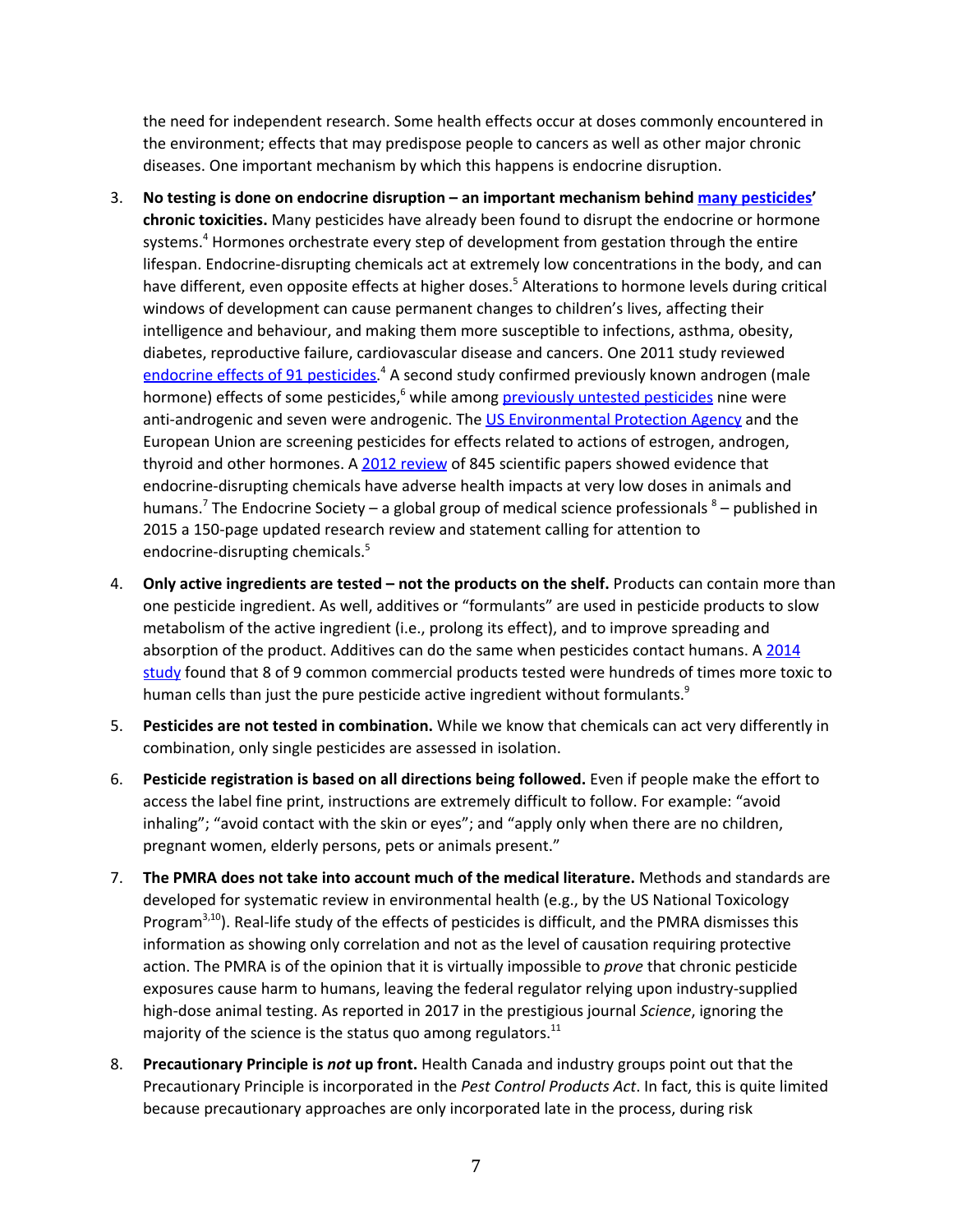management, such as determinations of permissible exposures (noted below, an additional margin introduced in 2002, to protect the most vulnerable, is not even being implemented). Application of the Precautionary Principle to the first step – hazard identification – could potentially push the process towards least-toxic choices. On the other hand, industry representatives have been known to turn this approach upside-down, advocating precaution against rushing to remove "tools from the toolbox" before being 100% certain that they are causing substantial harm.

### **Federal audits of Health Canada's pesticide management**

The Federal Commissioner of the Environment and Sustainability in the 2015 audit of pest control products found glaring deficiencies and concerns regarding pesticide registration. <sup>12</sup> Some concerns are as follows:

- The PMRA had made little progress since the 2008 audit to limit the duration of some conditional registrations (when pesticide sales are permitted pending further information to complete the assessment). Eight of nine products that had been registered conditionally for a decade or more were neonicotinoids, a class of neurotoxic insecticides that have been linked to Bee Colony Collapse Disorder and the death of other pollinators and aquatic species.
- Under conditional registrations the PMRA permits use of the pesticide without having received and assessed all of the risk and value studies, to determine the impacts on human health and the environment. At the time, 80 out of 7,000 pesticide products were conditionally registered. None of the industry studies are available to the public until the pesticide is fully registered, and even then an individual must personally visit offices in Ottawa and record relevant information with pen and paper.
- The PMRA has never exercised its authority to cancel a conditional registration when a registrant has failed to satisfy conditions of registration, within a five-year period.
- Re-evaluations of older pesticides are behind schedule.
- Cumulative health impacts have not been addressed when required in the re-evaluations of pesticides.
- It took the filing of a lawsuit before the PMRA began to consider whether special reviews were deemed necessary for pesticides banned since 2013 in OECD countries.
- PMRA has not promptly cancelled the registrations of some pesticides when risks were deemed unacceptable. In one case it took 11 years to cancel the registration of a pesticide after it was determined the risks posed to human health were unacceptable.
- Lengthy phase-out periods have been allowed to occur despite the risks posed to human health of continued use.
- An additional "uncertainty factor" to protect the most vulnerable individuals, introduced to the *Pest Control Products Act* in 2002, is very rarely incorporated in assessments.

For more information, please contact *Prevent Cancer Now*.